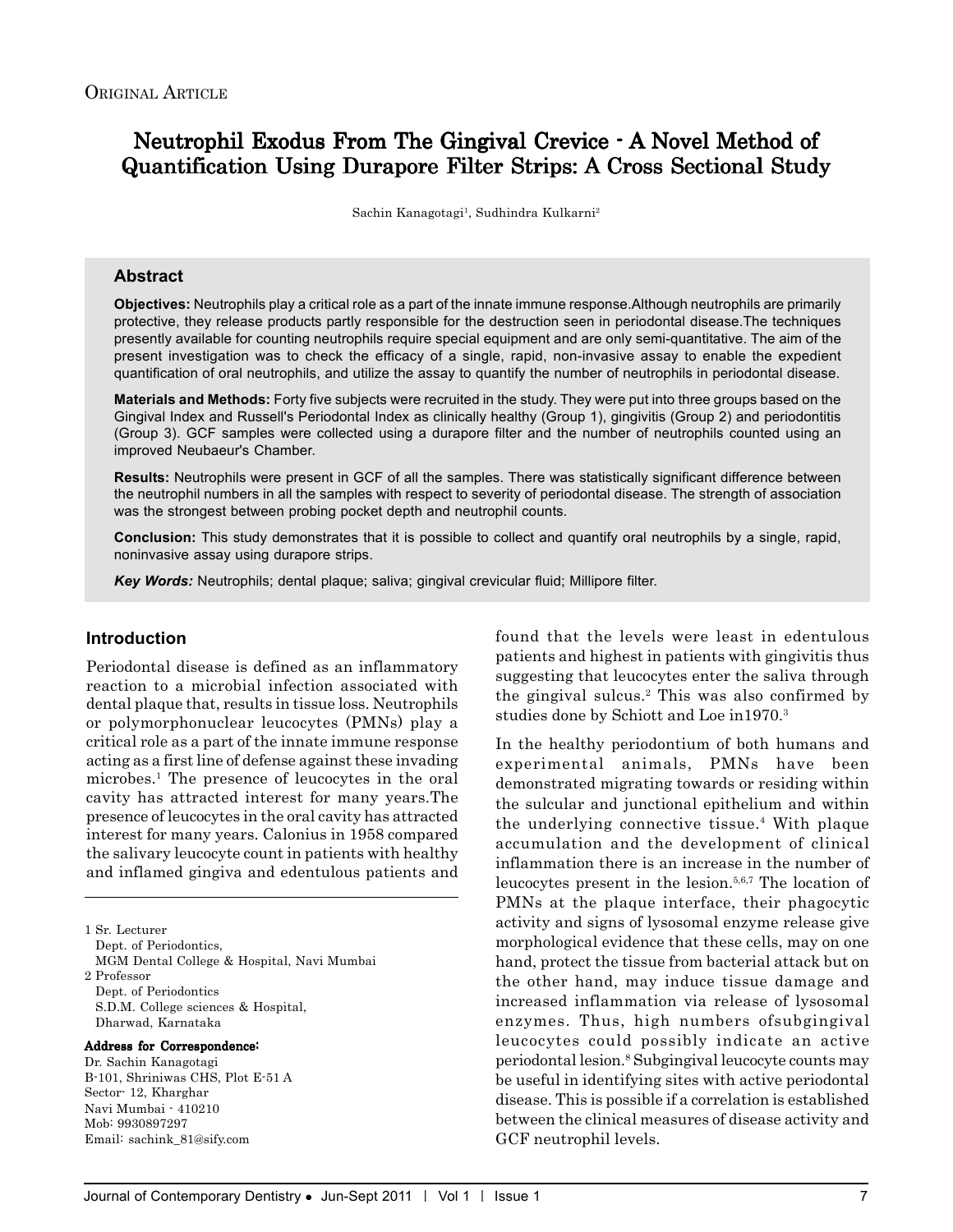Periodontal disease activity is the period of disease exacerbation which shows bone loss, connective tissue loss and inflammatory response. There are various methods that have evaluated periodontal disease activity like enzymatic activity and microbiological testing but they are cumbersome and have low clinical applicability. Efforts to find simpler and easier methods to evaluate disease activity are still elusive.<sup>9</sup>

The idea of using neutrophil quantification to assess periodontal disease activity and the effectiveness of therapy was first proposed by Raeste& Aura in 1978.10 The detection of neutrophils in a plaque sample would seem to capture the host response to all of the periodontopathogens. This superiority of neutrophils as a diagnostic tool for periodontal disease can be transferred to the clinical setting. There are studies that have correlated the salivary neutrophils and gingival health and GCF neutrophils and periodontal health.11,12,13,4,14,15 However difficulties can be encountered during quantification procedures such as aggregation of cells during collection, and when using washingtechniques, by partial loss of solution. Thus the aim of the present study was to check the efficacy of a single, rapid, non-invasive assay to enable the expedient quantification of oral neutrophils, and utilize the assay to quantify the number of neutrophils in periodontal disease.

# **Materials And Methods**

This study was conducted in the Department of Periodontics and Oral Implantology, Sri DharmasthalaManjunatheswara College of Dental Sciences and Hospital, Dharwad, Karnataka, India. Forty five subjects (25 females and 20 males) in the age range 20 to 65 years were recruited for the study. Informed written consent was obtained from all subjects and ethical clearance was obtained from the ethical board of this institution. Three groups with 15 subjects each were designated as Group 1 (clinically healthy), as Group 2 (gingivitis) and Group 3 (chronic generalized periodontitis) respectively, according to the Gingival Index (Loe and Sillness, 1963) and Russell's Periodontal Index  $(1956)^{16,17}$ 

# Subject inclusion criteria:

- 1. Subjects with varying degree of periodontal disease. (Healthy, gingivitis and chronic generalized periodontitis).
- 2. Subjects who were systemically healthy.
- 3. No invasive periodontal therapy in the past six months.

## Subject exclusion criteria:

- 1. Systemic diseases like diabetes mellitus.
- 2. Pregnant subjects.
- 3. Smokers and alcoholics.
- 4. Presence of disease with possible effects on the immune system like chronic infection or cancer.
- 5. Treatment with any drugs that might alter PMN number or function.
- 6. Use of any antibiotics during the study period or in the recent past and subjects who have undergone non-invasive periodontal therapy.
- 7. Presence of carious lesion or any kind of mucosal ulceration.

A dental and medical history was compiled for all subjects with an oral examination, including caries assessment. Clinical parameters evaluated included Gingival index (Loe & Silness 1965) at four sites per tooth, Russell's Periodontal Index scores, and measurement of probing depth at four sites per tooth. The same investigator performed all data collection and examinations.

Collection of GCF: The gingiva was dried by air and cotton pellets 1minute before sampling and the area isolated by means of cotton rolls. Prior to GCF sampling, supragingival calculus was removed using sterile curette. A 7mm by 2 mm strip of Durapore® filters with a pore size of 0.22 µm (hydrophilic membrane filtersof polyviniiidene di-fiuoride); was placed at the entrance of the sulcus and left in place for 10 seconds (Fig 1). Pooled volume of GCF was collected for healthy subjects and with gingivitis, whereas for periodontitis site samples were collected from sites exhibiting severeinflammation and deepest probing depth. Test sites which did not express anyvolume of GCF and Millipore papers contaminated with blood and saliva were not included in the study.



Fig 1: Collection of GCF using Durapore® Filter strip, of dimensions 2mm×7mm

## Neutrophil determination:

The strips containing GCF were then inserted and suspended into plastic sealable siliconized tube of polypropylene (Sigma Aldrich, India) containing 40 micro litres (μl) of phosphate buffered saline without calcium (Ca), 3 milli Moles (mM) ethylene diaminetetraacetic acid (EDTA) and 1% bovine serum albumin (BSA), and vortexed for 30 seconds. Twenty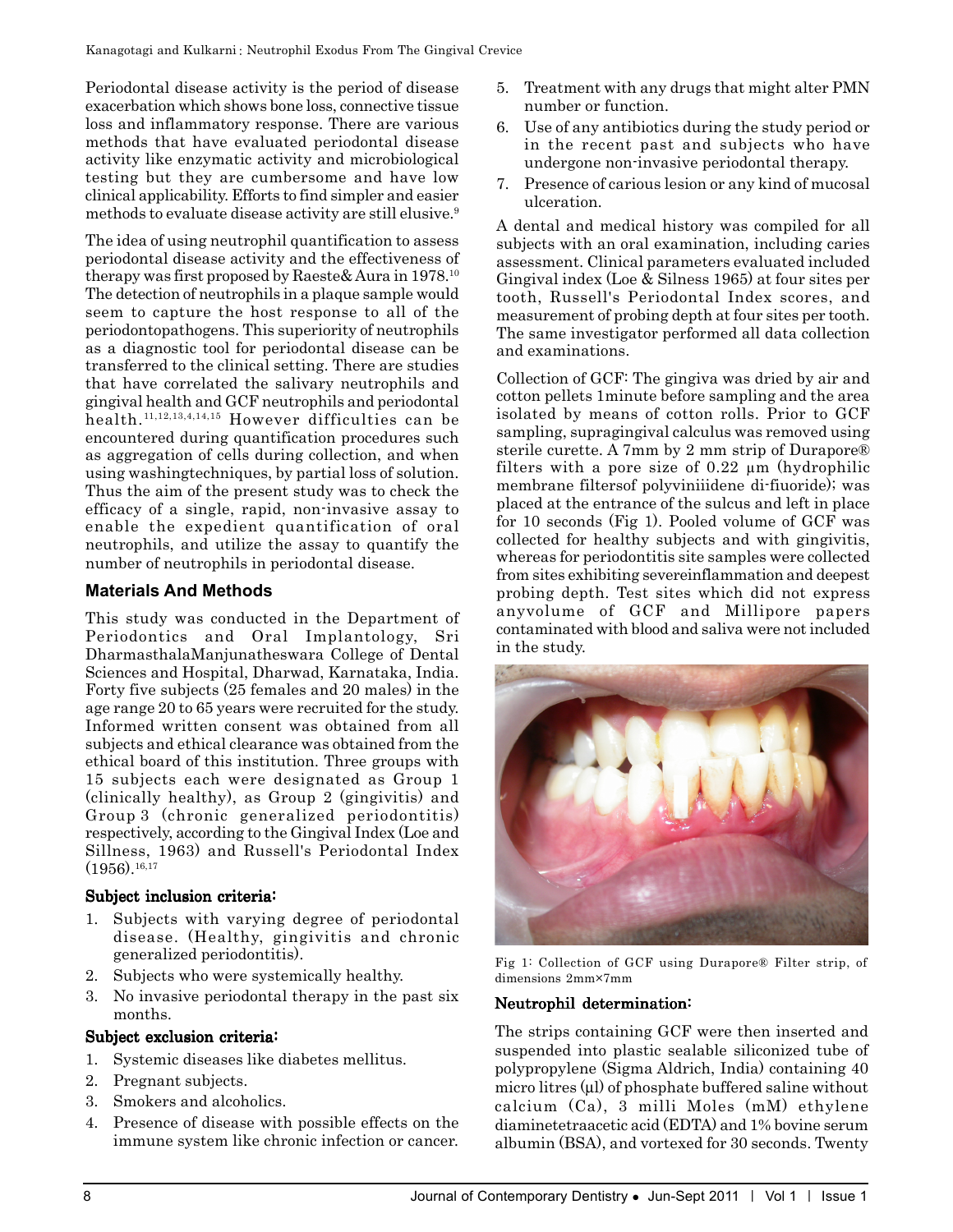microlitres of this suspension was then withdrawn and stained with 10 ml of Turks solution for ten minutes (Fig 2). Neutrophils were then counted on an improved Neubeur's chamber (Cambridge Instruments Inc., USA) (Fig 3).

# **Statistical evaluation**

The data collected was entered in Microsoft Office Excel Format and statistical analysis was done using Graph pad prism® (Graph pad prism, Graph pad software, Inc. Ver 5.03) One-way analysis of variance (ANOVA) was done to test thesignificant difference



Fig 2: Twenty microlitres of neutrophil suspension withdrawn and stained with 10 ml of Turks solution for ten minutes.



Fig 3: Improved Neubauers chamber

between the groups.To determine the correlation between the clinical indices and neutrophil, Carl Pearson correlation analysis along with tests of significance were used.Statistical significance was established at P< 0.05.

# **Results**

All the samples in each group showed the presence of neutrophils. The highest numbers were in Group 3 and the lowest numbers in Group 1.The number of neutrophils for all the groups for plaque, saliva and GCF is shown in Table 1. One-way ANOVA showed statistically significant difference in the mean neutrophil number in all the groups as shown in Table 2. The results also suggest that the number of plaque, salivary and GCF neutrophils increased from health to gingivitis and to periodontitis in all the samples and it was statistically significant as shown

in Figure 1.The clinical indices were correlated with the neutrophil counts and a positive correlation was found between the same as shown in Table 3.

# **Discussion**

The main source of neutrophils in the oral cavity is from those migrating from the gingival sulcus.2 The results of the present study showed increase in the PMN leucocytes in saliva, GCF as well as in plaque with an increase in severity of periodontal disease. This was verified by a positive correlation seen

|                |    |                           | Groups    |                    |         |               |  |
|----------------|----|---------------------------|-----------|--------------------|---------|---------------|--|
| Variables      |    | Summary                   | Healthy   | Gingivitis         |         | Periodontitis |  |
| Gingival index |    | Means                     | 0.0650    | 1.8650             |         | 1.7400        |  |
|                |    | Std Dev.                  | 0.0272    | 0.4890<br>0.4782   |         |               |  |
| Probing depth  |    | 1.5100<br>Means<br>2.3960 |           |                    | 4.2320  |               |  |
|                |    | Std Dev.                  | 0.6535    | 0.3736             |         | 0.8579        |  |
| Neutrophils    |    | Means                     | 5.6000    | 13.1000<br>25.7000 |         |               |  |
|                |    | Std.Dev.                  | 1.4298    | 2.9609             |         | 6.4987        |  |
| Table 2        |    |                           |           |                    |         |               |  |
| SV             | DF | SS                        | MSS       | F-value            | p-value | Signi.        |  |
| Between groups | 2  | 2063.4000                 | 1031.7000 | 58.3492            | 0.0000  | S             |  |
| Within groups  | 27 | 477.4000                  | 17.6815   |                    |         |               |  |
| Total          | 29 | 2540.8000                 |           |                    |         |               |  |

Table 1

| Table 3        |            |        |         |         |        |  |
|----------------|------------|--------|---------|---------|--------|--|
| Variable       | neutrophil |        |         |         |        |  |
|                | counts     |        |         |         |        |  |
|                | r-value    | $r^2$  | t-value | p-value | Signi. |  |
| Gingival index | 0.7096     | 0.5035 | 5.3286  | 0.0000  |        |  |
| Probing depth  | 0.9049     | 0.8188 | 11.2470 | 0.0000  |        |  |

| ı<br>L |  |
|--------|--|
|--------|--|

|               | Sample | Mean | SD   |
|---------------|--------|------|------|
| Health        | 15     | 5.6  | 1.42 |
| Gingivitis    | 15     | 13.1 | 2.96 |
| Periodontitis | 15     | 25.7 | 6.49 |

between the Gingival Index and probing depth and neutrophil counts.This could be attributed to increase surface area of ulcerated epithelium and hence increase in the migration of PMN leucocytes though the ulcerated epithelium.12 Using neutrophil counts in the GCF to evaluate the periodontal disease activity has been used in earlier studies and has shown a positive correlation with the probing pocket depth.15 There are a number of ways of collecting GCF for neutrophil estimation. The use of Styroflex strips, might not give accurate results, due to the clumping of the cells.4 The washing method suggested by Skapski and Lehner in1976, and by Salonen and Paunio in 1991 has a shortcoming that the dilution factor cannot bedetermined accurately and thus not an ideal method.18,19 The method used in this study is